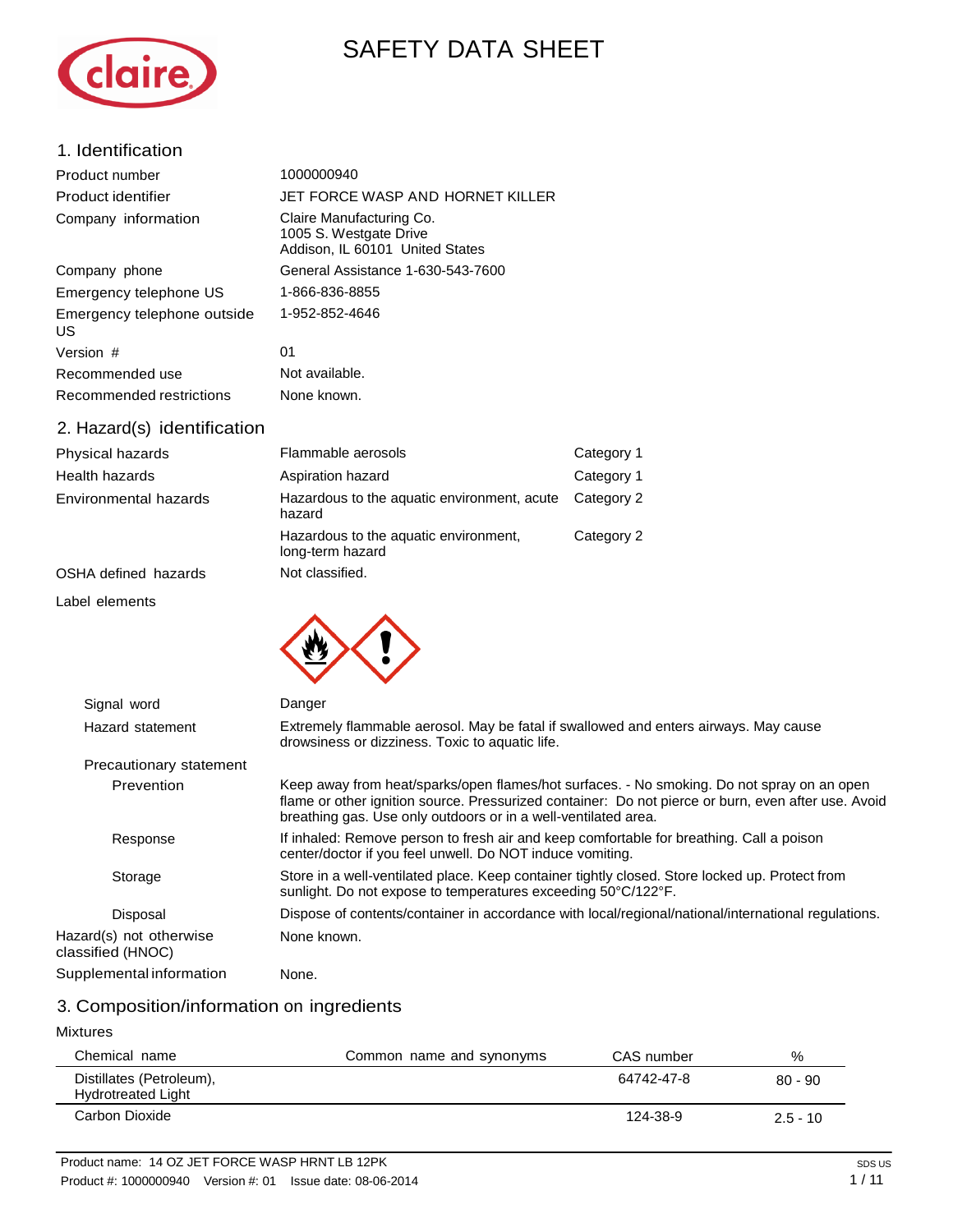| Chemical name                                                                                                                                                            | Common name and synonyms                                                                                                                                                                                                                                                                                                                                                                                                                                                                                                                                                        | CAS number | %          |
|--------------------------------------------------------------------------------------------------------------------------------------------------------------------------|---------------------------------------------------------------------------------------------------------------------------------------------------------------------------------------------------------------------------------------------------------------------------------------------------------------------------------------------------------------------------------------------------------------------------------------------------------------------------------------------------------------------------------------------------------------------------------|------------|------------|
| Isopropyl Alcohol                                                                                                                                                        |                                                                                                                                                                                                                                                                                                                                                                                                                                                                                                                                                                                 | 67-63-0    | $2.5 - 10$ |
| d-Phenothrin                                                                                                                                                             |                                                                                                                                                                                                                                                                                                                                                                                                                                                                                                                                                                                 | 26002-80-2 | $0.1 - 1$  |
| Tetramethrin                                                                                                                                                             |                                                                                                                                                                                                                                                                                                                                                                                                                                                                                                                                                                                 | 7696-12-0  | $0.1 - 1$  |
| Other components below reportable levels                                                                                                                                 |                                                                                                                                                                                                                                                                                                                                                                                                                                                                                                                                                                                 |            | $1 - 2.5$  |
| #: This substance has workplace exposure limit(s).<br>vPvB: very persistent and very bioaccumulative substance.<br>PBT: persistent, bioaccumulative and toxic substance. | *Designates that a specific chemical identity and/or percentage of composition has been withheld as a trade secret.                                                                                                                                                                                                                                                                                                                                                                                                                                                             |            |            |
| <b>Composition comments</b>                                                                                                                                              | The full text for all R-phrases is displayed in Section 16 of the SDS.                                                                                                                                                                                                                                                                                                                                                                                                                                                                                                          |            |            |
| 4. First-aid measures                                                                                                                                                    |                                                                                                                                                                                                                                                                                                                                                                                                                                                                                                                                                                                 |            |            |
| Inhalation                                                                                                                                                               | If inhalation of gas/fume/vapor/dust/mist from the material is excessive (air concentration is greater<br>than the TLV or health effects are noticed), immediately remove the affected person(s) to fresh air.<br>Oxygen or artificial respiration if needed. Do not use mouth-to-mouth method if victim inhaled the<br>substance. Call a physician or Poison Control Center immediately. Induce artificial respiration with<br>the aid of a pocket mask equipped with a one-way valve or other proper respiratory medical<br>device. Get medical attention immediately.        |            |            |
| Skin contact                                                                                                                                                             | Remove and isolate contaminated clothing and shoes. Wash off immediately with plenty of water<br>for at least 15 minutes. Get medical attention immediately. For minor skin contact, avoid spreading<br>material on unaffected skin. Wash clothing separately before reuse.                                                                                                                                                                                                                                                                                                     |            |            |
| Eye contact                                                                                                                                                              | Immediately flush eyes with plenty of water for at least 15 minutes. Remove contact lenses, if<br>present and easy to do. Get medical attention if irritation develops or persists. Continue rinsing.<br>Get medical attention immediately.                                                                                                                                                                                                                                                                                                                                     |            |            |
| Ingestion                                                                                                                                                                | If material is ingested, immediately contact a poison control center. Call a physician or poison<br>control center immediately. Rinse mouth thoroughly. If vomiting occurs naturally, have victim lean<br>forward to reduce risk of aspiration. Do not induce vomiting. If vomiting occurs, keep head low so<br>that stomach content doesn't get into the lungs. Do not use mouth-to-mouth method if victim<br>ingested the substance. Induce artificial respiration with the aid of a pocket mask equipped with a<br>one-way valve or other proper respiratory medical device. |            |            |
| Most important<br>symptoms/effects, acute and<br>delayed                                                                                                                 | Aspiration may cause pulmonary edema and pneumonitis. May cause drowsiness or dizziness.                                                                                                                                                                                                                                                                                                                                                                                                                                                                                        |            |            |
| Indication of immediate<br>medical attention and special<br>treatment needed                                                                                             | Provide general supportive measures and treat symptomatically. Keep victim warm. Keep victim<br>under observation. Symptoms may be delayed.                                                                                                                                                                                                                                                                                                                                                                                                                                     |            |            |
| General information                                                                                                                                                      | IF exposed or concerned: Get medical advice/attention. Ensure that medical personnel are aware<br>of the material(s) involved, and take precautions to protect themselves. Show this safety data<br>sheet to the doctor in attendance. Keep victim under observation. Keep victim warm.                                                                                                                                                                                                                                                                                         |            |            |
| 5. Fire-fighting measures                                                                                                                                                |                                                                                                                                                                                                                                                                                                                                                                                                                                                                                                                                                                                 |            |            |
| Suitable extinguishing media                                                                                                                                             | Alcohol resistant foam. Water fog. Dry chemical powder. Dry chemicals. Carbon dioxide (CO2).                                                                                                                                                                                                                                                                                                                                                                                                                                                                                    |            |            |
| Unsuitable extinguishing<br>media                                                                                                                                        | Do not use water jet as an extinguisher, as this will spread the fire.                                                                                                                                                                                                                                                                                                                                                                                                                                                                                                          |            |            |
| Specific hazards arising from<br>the chemical                                                                                                                            | Contents under pressure. Pressurized container may explode when exposed to heat or flame.                                                                                                                                                                                                                                                                                                                                                                                                                                                                                       |            |            |
| Special protective equipment<br>and precautions for firefighters                                                                                                         | Firefighters must use standard protective equipment including flame retardant coat, helmet with<br>face shield, gloves, rubber boots, and in enclosed spaces, SCBA.                                                                                                                                                                                                                                                                                                                                                                                                             |            |            |
| Fire-fighting<br>equipment/instructions                                                                                                                                  | In case of fire and/or explosion do not breathe fumes. Move containers from fire area if you can do<br>so without risk. Cool containers exposed to heat with water spray and remove container, if no risk<br>is involved. Containers should be cooled with water to prevent vapor pressure build up. For<br>massive fire in cargo area, use unmanned hose holder or monitor nozzles, if possible. If not,<br>withdraw and let fire burn out.                                                                                                                                    |            |            |
| Specific methods                                                                                                                                                         | Use standard firefighting procedures and consider the hazards of other involved materials. Move<br>container from fire area if it can be done without risk. Move containers from fire area if you can do<br>so without risk. In the event of fire and/or explosion do not breathe fumes.                                                                                                                                                                                                                                                                                        |            |            |
| General fire hazards                                                                                                                                                     | Extremely flammable aerosol.                                                                                                                                                                                                                                                                                                                                                                                                                                                                                                                                                    |            |            |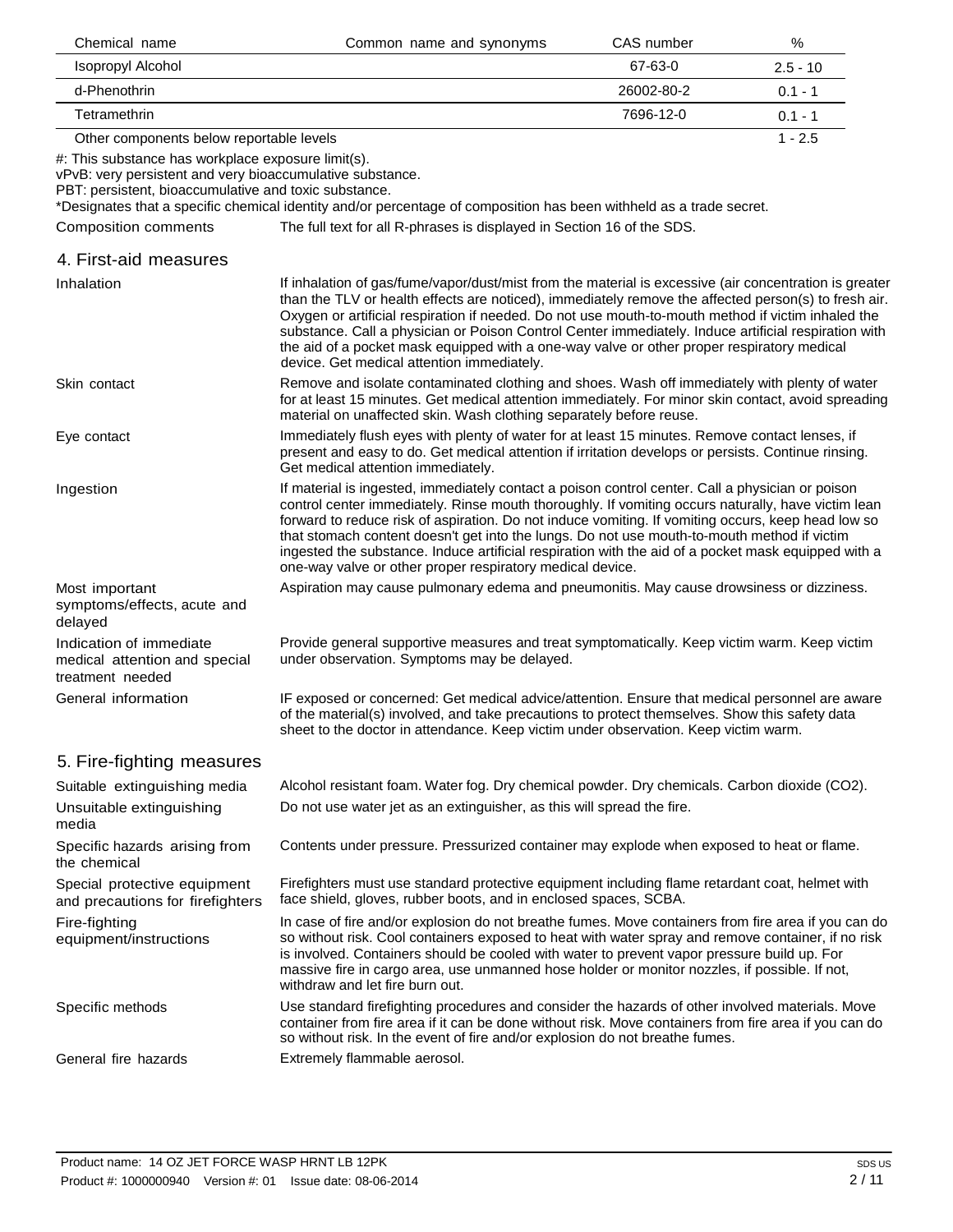#### 6. Accidental release measures

| Personal precautions,<br>protective equipment and<br>emergency procedures | Keep unnecessary personnel away. Keep people away from and upwind of spill/leak. Keep out of<br>low areas. Wear appropriate personal protective equipment. Fully encapsulating, vapor protective<br>clothing should be worn for spills and leaks with no fire. Do not touch damaged containers or<br>spilled material unless wearing appropriate protective clothing. Ventilate closed spaces before<br>entering them. Local authorities should be advised if significant spillages cannot be contained. For<br>personal protection, see section 8 of the SDS.                                                                                                                                                                                                                                                                                                                                                                                                                                                                                                                                                                                                                              |
|---------------------------------------------------------------------------|---------------------------------------------------------------------------------------------------------------------------------------------------------------------------------------------------------------------------------------------------------------------------------------------------------------------------------------------------------------------------------------------------------------------------------------------------------------------------------------------------------------------------------------------------------------------------------------------------------------------------------------------------------------------------------------------------------------------------------------------------------------------------------------------------------------------------------------------------------------------------------------------------------------------------------------------------------------------------------------------------------------------------------------------------------------------------------------------------------------------------------------------------------------------------------------------|
| Methods and materials for<br>containment and cleaning up                  | Refer to attached safety data sheets and/or instructions for use. ELIMINATE all ignition sources (no<br>smoking, flares, sparks or flames in immediate area). Keep combustibles (wood, paper, oil, etc.)<br>away from spilled material. Stop leak if you can do so without risk. Move the cylinder to a safe and<br>open area if the leak is irreparable. Use water spray to reduce vapors or divert vapor cloud drift.<br>Isolate area until gas has dispersed. Cover with plastic sheet to prevent spreading. Use a<br>non-combustible material like vermiculite, sand or earth to soak up the product and place into a<br>container for later disposal. Prevent entry into waterways, sewer, basements or confined areas.<br>Following product recovery, flush area with water.                                                                                                                                                                                                                                                                                                                                                                                                          |
|                                                                           | Small Spills: Wipe up with absorbent material (e.g. cloth, fleece). Clean surface thoroughly to<br>remove residual contamination. For waste disposal, see section 13 of the SDS. After removal flush<br>contaminated area thoroughly with water. This material and its container must be disposed of as<br>hazardous waste.                                                                                                                                                                                                                                                                                                                                                                                                                                                                                                                                                                                                                                                                                                                                                                                                                                                                 |
| Environmental precautions                                                 | Avoid release to the environment. Inform appropriate managerial or supervisory personnel of all<br>environmental releases. Prevent further leakage or spillage if safe to do so. Do not contaminate<br>water. Avoid discharge into drains, water courses or onto the ground.                                                                                                                                                                                                                                                                                                                                                                                                                                                                                                                                                                                                                                                                                                                                                                                                                                                                                                                |
| 7. Handling and storage                                                   |                                                                                                                                                                                                                                                                                                                                                                                                                                                                                                                                                                                                                                                                                                                                                                                                                                                                                                                                                                                                                                                                                                                                                                                             |
| Precautions for safe handling                                             | Will ignite if exposed to intensive heat or open air. Vapors may form explosive mixtures with air.<br>Pressurized container: Do not pierce or burn, even after use. Do not use if spray button is missing<br>or defective. Do not spray on a naked flame or any other incandescent material. Do not smoke<br>while using or until sprayed surface is thoroughly dry. Do not cut, weld, solder, drill, grind, or<br>expose containers to heat, flame, sparks, or other sources of ignition. All equipment used when<br>handling the product must be grounded. Do not re-use empty containers. Avoid exposure - obtain<br>special instructions before use. Do not breathe dust/fume/gas/mist/vapors/spray. Do not get this<br>material in contact with eyes. Do not get this material in contact with skin. Avoid prolonged or<br>repeated contact with skin. Avoid prolonged exposure. Do not get this material on clothing. Use<br>only in area provided with appropriate exhaust ventilation. Wear appropriate personal protective<br>equipment. Wash thoroughly after handling. Avoid release to the environment. Do not empty into<br>drains. Observe good industrial hygiene practices. |
| Conditions for safe storage,                                              | Level 3 Aerosol.                                                                                                                                                                                                                                                                                                                                                                                                                                                                                                                                                                                                                                                                                                                                                                                                                                                                                                                                                                                                                                                                                                                                                                            |
| including any incompatibilities                                           | Store locked up. Avoid exposure - obtain special instructions before use. Pressurized container.<br>Protect from sunlight and do not expose to temperatures exceeding 50°C/122 °F. The pressure in<br>sealed containers can increase under the influence of heat. Do not puncture, incinerate or crush.<br>Do not handle or store near an open flame, heat or other sources of ignition. This material can<br>accumulate static charge which may cause spark and become an ignition source. Store in a<br>well-ventilated place. Keep container dry. Refrigeration recommended. Keep away from food, drink<br>and animal feedingstuffs. Keep out of the reach of children. Keep in an area equipped with<br>sprinklers. Store away from incompatible materials (see Section 10 of the SDS). Level 3 Aerosol.                                                                                                                                                                                                                                                                                                                                                                                |

## 8. Exposure controls/personal protection

#### Occupational exposure limits

US. OSHA Table Z-1 Limits for Air Contaminants (29 CFR 1910.1000)

| Components                              | <b>Type</b> | Value      |
|-----------------------------------------|-------------|------------|
| Carbon Dioxide (CAS<br>$124 - 38 - 9$   | PEL         | 9000 mg/m3 |
|                                         |             | 5000 ppm   |
| Isopropyl Alcohol (CAS<br>$67 - 63 - 0$ | <b>PEL</b>  | 980 mg/m3  |
|                                         |             | 400 ppm    |
| US. ACGIH Threshold Limit Values        |             |            |
| Components                              | <b>Type</b> | Value      |
| Carbon Dioxide (CAS<br>$124 - 38 - 9$   | <b>STEL</b> | 30000 ppm  |
|                                         | <b>TWA</b>  | 5000 ppm   |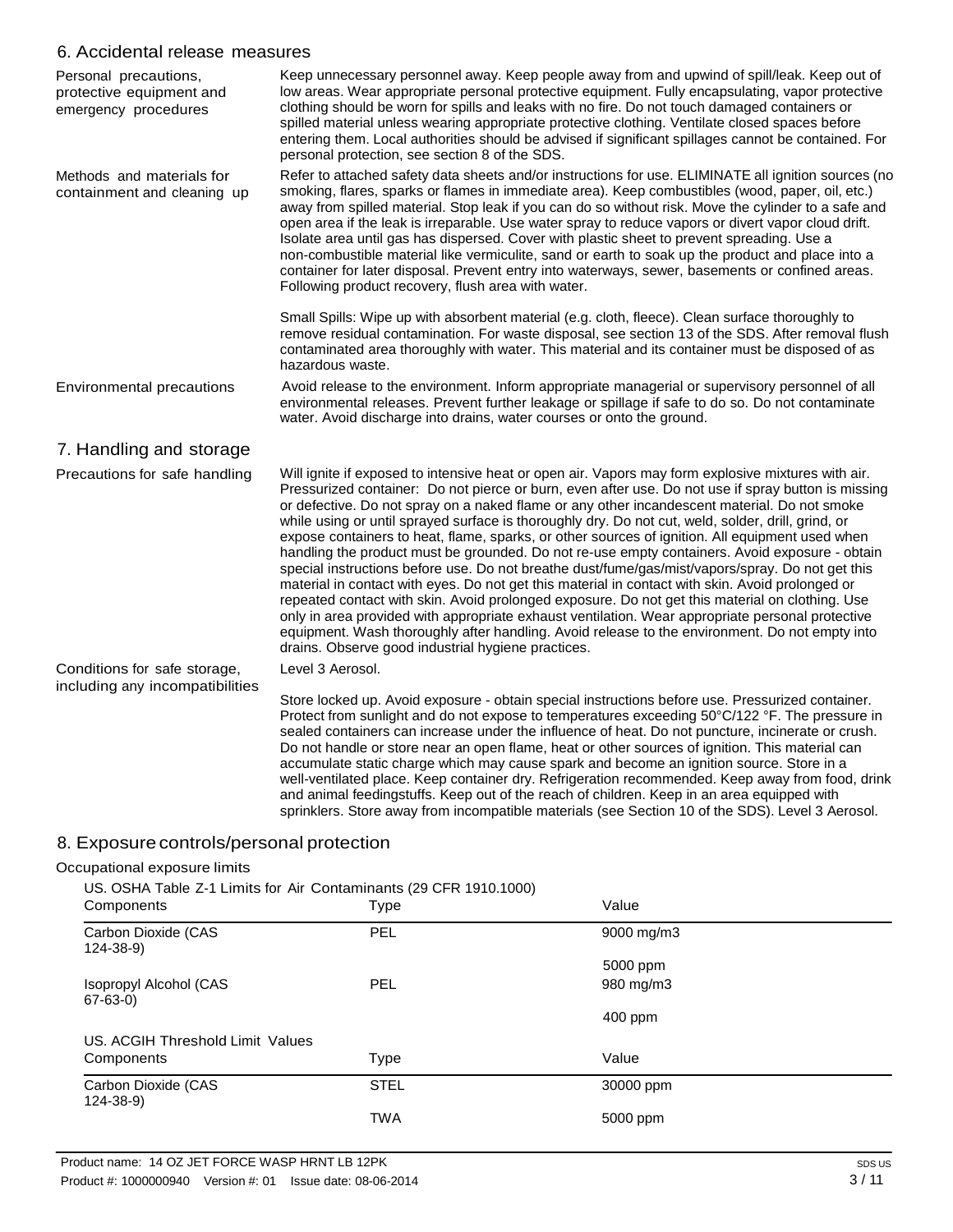| US. ACGIH Threshold Limit Values                                      |                                                                |             |          |                                                                                                                                                                                                                                                                                            |
|-----------------------------------------------------------------------|----------------------------------------------------------------|-------------|----------|--------------------------------------------------------------------------------------------------------------------------------------------------------------------------------------------------------------------------------------------------------------------------------------------|
| Components                                                            | <b>Type</b>                                                    |             |          | Value                                                                                                                                                                                                                                                                                      |
| Isopropyl Alcohol (CAS<br>$67 - 63 - 0$                               | <b>STEL</b>                                                    |             |          | 400 ppm                                                                                                                                                                                                                                                                                    |
|                                                                       | <b>TWA</b>                                                     |             |          | 200 ppm                                                                                                                                                                                                                                                                                    |
| US. NIOSH: Pocket Guide to Chemical Hazards                           |                                                                |             |          |                                                                                                                                                                                                                                                                                            |
| Components                                                            | Type                                                           |             |          | Value                                                                                                                                                                                                                                                                                      |
| Carbon Dioxide (CAS<br>124-38-9)                                      | <b>STEL</b>                                                    |             |          | 54000 mg/m3                                                                                                                                                                                                                                                                                |
|                                                                       |                                                                |             |          | 30000 ppm                                                                                                                                                                                                                                                                                  |
|                                                                       | <b>TWA</b>                                                     |             |          | 9000 mg/m3                                                                                                                                                                                                                                                                                 |
|                                                                       |                                                                |             |          | 5000 ppm                                                                                                                                                                                                                                                                                   |
| Isopropyl Alcohol (CAS<br>$67 - 63 - 0$                               | <b>STEL</b>                                                    |             |          | 1225 mg/m3                                                                                                                                                                                                                                                                                 |
|                                                                       | <b>TWA</b>                                                     |             |          | 500 ppm                                                                                                                                                                                                                                                                                    |
|                                                                       |                                                                |             |          | 980 mg/m3<br>400 ppm                                                                                                                                                                                                                                                                       |
|                                                                       |                                                                |             |          |                                                                                                                                                                                                                                                                                            |
| Biological limit values                                               |                                                                |             |          |                                                                                                                                                                                                                                                                                            |
| <b>ACGIH Biological Exposure Indices</b><br>Components                | Value                                                          | Determinant | Specimen | Sampling Time                                                                                                                                                                                                                                                                              |
| Isopropyl Alcohol (CAS<br>$67 - 63 - 0$                               | $40$ mg/l                                                      | Acetone     | Urine    | $\star$                                                                                                                                                                                                                                                                                    |
| * - For sampling details, please see the source document.             |                                                                |             |          |                                                                                                                                                                                                                                                                                            |
| Exposure guidelines                                                   | No Exposure standards allocated.                               |             |          |                                                                                                                                                                                                                                                                                            |
| Appropriate engineering<br>controls                                   | Ensure adequate ventilation, especially in confined areas.     |             |          |                                                                                                                                                                                                                                                                                            |
| Individual protection measures, such as personal protective equipment |                                                                |             |          |                                                                                                                                                                                                                                                                                            |
| Eye/face protection                                                   |                                                                |             |          | Avoid exposure - obtain special instructions before use. Face shield is recommended. Face-shield.<br>Do not get in eyes. Wear safety glasses; chemical goggles (if splashing is possible).                                                                                                 |
| Hand protection                                                       | gloves.                                                        |             |          | Avoid exposure - obtain special instructions before use. Wear appropriate chemical resistant                                                                                                                                                                                               |
| Skin protection                                                       |                                                                |             |          |                                                                                                                                                                                                                                                                                            |
| Other                                                                 | dangerous substance at the specific workplace.                 |             |          | Avoid exposure - obtain special instructions before use. Wear appropriate chemical resistant<br>clothing. It may provide little or no thermal protection. Chemical resistant gloves. The type of<br>protective equipment must be selected according to the concentration and amount of the |
| Skin protection                                                       |                                                                |             |          |                                                                                                                                                                                                                                                                                            |
| Respiratory protection                                                | protection.                                                    |             |          | Avoid exposure - obtain special instructions before use. If permissible levels are exceeded use<br>NIOSH mechanical filter / organic vapor cartridge or an air-supplied respirator. If airborne<br>concentrations are above the applicable exposure limits, use NIOSH approved respiratory |
| Thermal hazards                                                       | Wear appropriate thermal protective clothing, when necessary.  |             |          |                                                                                                                                                                                                                                                                                            |
| General hygiene<br>considerations                                     | work clothing and protective equipment to remove contaminants. |             |          | Do not get in eyes. When using do not smoke. Avoid contact with eyes. Avoid contact with skin.<br>Keep away from food and drink. Always observe good personal hygiene measures, such as<br>washing after handling the material and before eating, drinking, and/or smoking. Routinely wash |
| 9. Physical and chemical properties                                   |                                                                |             |          |                                                                                                                                                                                                                                                                                            |

| Appearance                   | Compressed liquefied gas. |
|------------------------------|---------------------------|
| Physical state               | Liquid.                   |
| Form                         | Aerosol.                  |
| Color                        | Colorless.                |
| Odor                         | Solvent.                  |
| Odor threshold               | Not available.            |
| рH                           | Not available.            |
| Melting point/freezing point | Not available.            |
|                              |                           |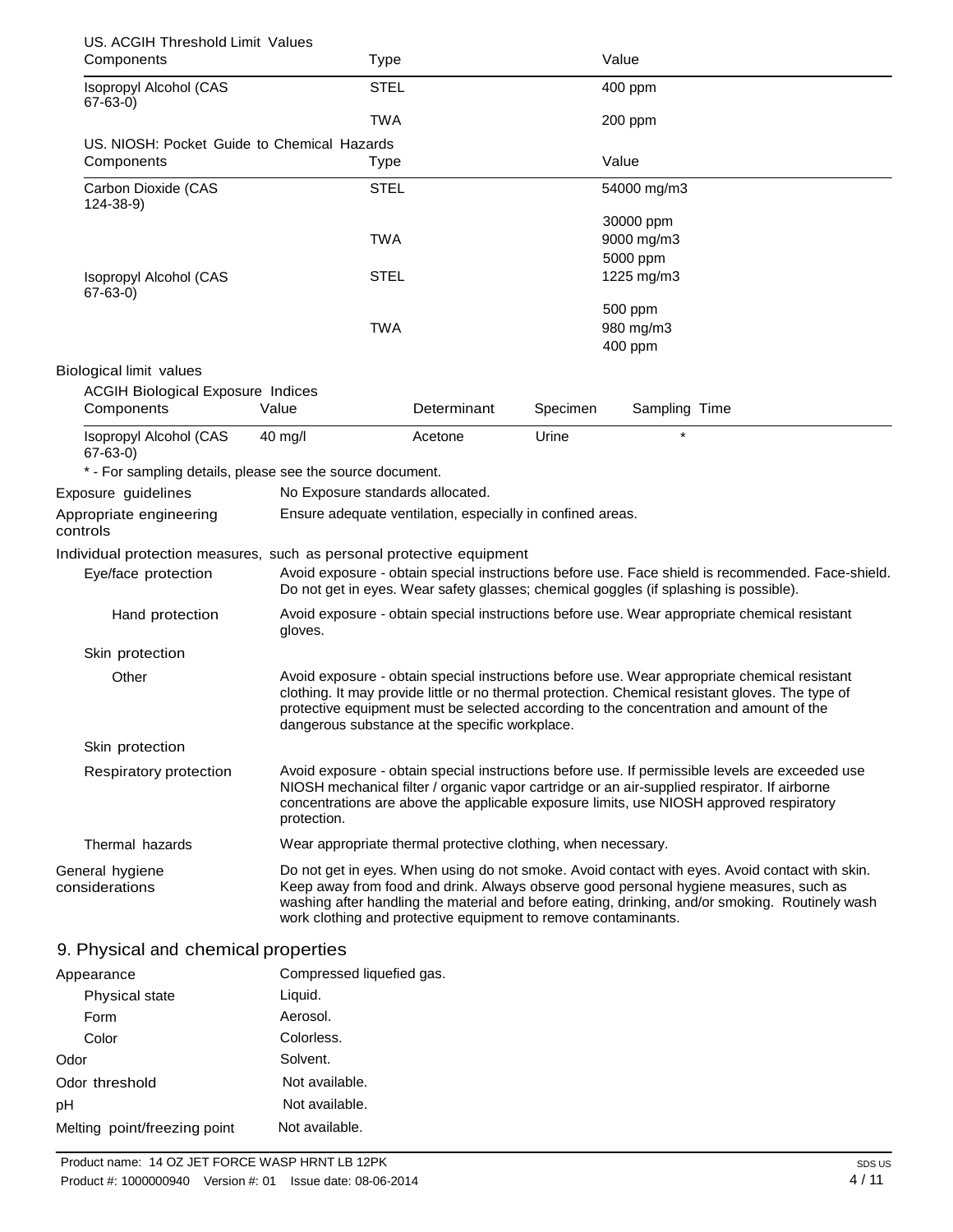| Initial boiling point and boiling<br>range   | 438.64 °F (225.91 °C) estimated |
|----------------------------------------------|---------------------------------|
| Flash point                                  | 229.0 °F (109.4 °C) estimated   |
| Evaporation rate                             | Not available.                  |
| Flammability (solid, gas)                    | Not available.                  |
| Upper/lower flammability or explosive limits |                                 |
| Flammability limit - lower<br>(% )           | 0.5 % estimated                 |
| Flammability limit - upper<br>(% )           | Not available.                  |
| Explosive limit - lower (%)                  | Not available.                  |
| Explosive limit - upper (%)                  | Not available.                  |
| Vapor pressure                               | 90 - 110 psig @70F estimated    |
| Vapor density                                | Not available.                  |
| Relative density                             | 0.826 g/cm3 estimated           |
| Solubility(ies)                              |                                 |
| Solubility (water)                           | Not available.                  |
| Partition coefficient<br>(n-octanol/water)   | Not available.                  |
| Auto-ignition temperature                    | 421 °F (216.11 °C) estimated    |
| Decomposition temperature                    | Not available.                  |
| Viscosity                                    | Not available.                  |
| Other information                            |                                 |
| Density                                      | 0.83 g/cm3 estimated            |
| Flammability class                           | Combustible IIIB estimated      |
| Heat of combustion                           | 38.77 kJ/g estimated            |
| Heat of combustion (NFPA<br>30B)             | 38.53 kJ/g estimated            |
| Percent volatile                             | 8.53 % estimated                |
| Specific gravity                             | 0.826 estimated                 |
| VOC (Weight %)                               | 8.53 % estimated                |
|                                              |                                 |

## 10. Stability and reactivity

| Reactivity                            | The product is stable and non-reactive under normal conditions of use, storage and transport.                                   |
|---------------------------------------|---------------------------------------------------------------------------------------------------------------------------------|
| Chemical stability                    | Risk of explosion. Risk of ignition. Stable at normal conditions.                                                               |
| Possibility of hazardous<br>reactions | Hazardous polymerization does not occur.                                                                                        |
| Conditions to avoid                   | Exposure to air. Heat, flames and sparks. Avoid temperatures exceeding the flash point. Contact<br>with incompatible materials. |
| Incompatible materials                | Acids. Strong oxidizing agents. Isocyanates. Oxygen. Chlorine.                                                                  |
| Hazardous decomposition<br>products   | No hazardous decomposition products are known.                                                                                  |

## 11. Toxicological information

Information on likely routes of exposure

| Ingestion                                                                          | Expected to be a low ingestion hazard. Droplets of the product aspirated into the lungs through<br>ingestion or vomiting may cause a serious chemical pneumonia. |
|------------------------------------------------------------------------------------|------------------------------------------------------------------------------------------------------------------------------------------------------------------|
| Inhalation                                                                         | Narcotic effects. Prolonged inhalation may be harmful.                                                                                                           |
| Skin contact                                                                       | No adverse effects due to skin contact are expected.                                                                                                             |
| Eye contact                                                                        | Direct contact with eyes may cause temporary irritation.                                                                                                         |
| Symptoms related to the<br>physical, chemical and<br>toxicological characteristics | Aspiration may cause pulmonary edema and pneumonitis. Symptoms of overexposure may be<br>headache, dizziness, tiredness, nausea and vomiting.                    |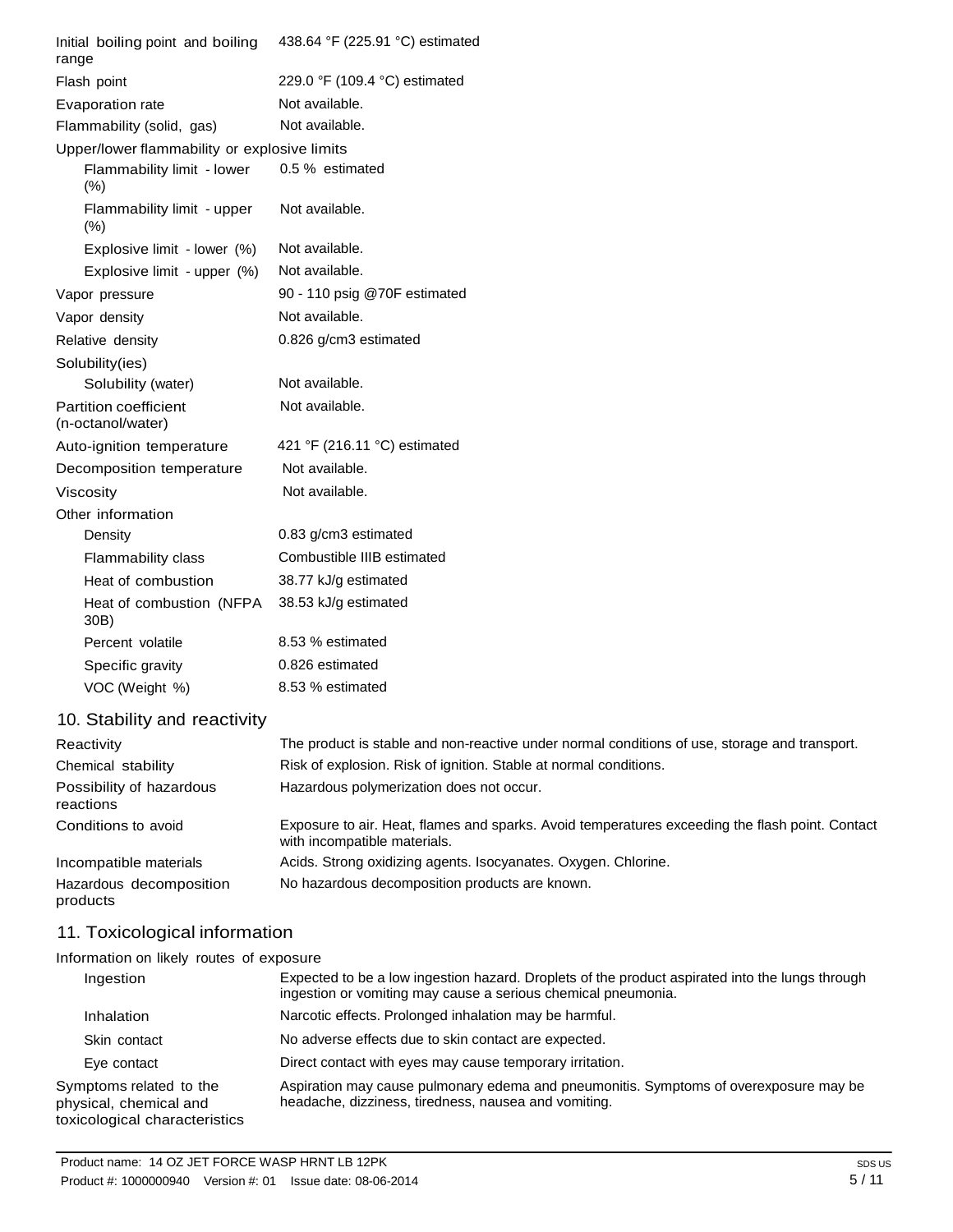| Information on toxicological effects                         |                                                                                                        |                                     |
|--------------------------------------------------------------|--------------------------------------------------------------------------------------------------------|-------------------------------------|
| Acute toxicity                                               | Acute LD50: 2237 mg/kg, Rat, Dermal<br>May be fatal if swallowed and enters airways. Narcotic effects. |                                     |
| Product                                                      | <b>Species</b>                                                                                         | <b>Test Results</b>                 |
| 14 OZ JET FORCE WASP HRNT LB 12PK (CAS Mixture)              |                                                                                                        |                                     |
| Acute                                                        |                                                                                                        |                                     |
| Dermal                                                       |                                                                                                        |                                     |
| LD50                                                         | Rabbit                                                                                                 | 1142.4321 mg/kg, 24 Hours estimated |
|                                                              |                                                                                                        | 193.0048 ml/kg, 24 Hours estimated  |
|                                                              | Rat                                                                                                    | 2237 mg/kg                          |
| Inhalation                                                   |                                                                                                        |                                     |
| LC50                                                         | Cat                                                                                                    | 952.6719 mg/l, 6 Hours estimated    |
|                                                              | Rat                                                                                                    | 1116.4125 mg/l, 6 Hours estimated   |
|                                                              |                                                                                                        | 14.8856 mg/l, 8 Hours estimated     |
|                                                              |                                                                                                        | 6 mg/l/4h                           |
|                                                              |                                                                                                        | 5.3176 mg/l, 4 Hours estimated      |
| Oral                                                         |                                                                                                        |                                     |
| LD50                                                         | Rat                                                                                                    |                                     |
|                                                              |                                                                                                        | 33363.3633 ml/kg estimated          |
|                                                              |                                                                                                        | 68.7285 g/kg estimated              |
| Components                                                   | Species                                                                                                | <b>Test Results</b>                 |
| Distillates (Petroleum), Hydrotreated Light (CAS 64742-47-8) |                                                                                                        |                                     |
| Acute                                                        |                                                                                                        |                                     |
| Dermal                                                       |                                                                                                        |                                     |
| LD50                                                         | Rabbit                                                                                                 | > 2000 mg/kg                        |
|                                                              |                                                                                                        | > 2000 mg/kg, 24 Hours              |
| Inhalation                                                   |                                                                                                        |                                     |
| LC50                                                         | Rat                                                                                                    | > 7.5 mg/l, 6 Hours                 |
|                                                              |                                                                                                        | > 4.6 mg/l, 4 Hours                 |
| Oral                                                         |                                                                                                        |                                     |
| LD50                                                         | Rat                                                                                                    | > 5000 mg/kg                        |
| Isopropyl Alcohol (CAS 67-63-0)                              |                                                                                                        |                                     |
| Acute                                                        |                                                                                                        |                                     |
| Dermal                                                       |                                                                                                        |                                     |
| LD50                                                         | Rabbit                                                                                                 | 16.4 ml/kg, 24 Hours                |
| Inhalation                                                   |                                                                                                        |                                     |
| LC50                                                         | Rat                                                                                                    | > 10000 ppm, 6 Hours                |
| Oral                                                         |                                                                                                        |                                     |
| LD50                                                         | Rat                                                                                                    | 5.84 g/kg                           |
| Tetramethrin (CAS 7696-12-0)                                 |                                                                                                        |                                     |
| Acute                                                        |                                                                                                        |                                     |
| Oral                                                         |                                                                                                        |                                     |
| LD50                                                         | Rat                                                                                                    | 4640 mg/kg                          |
|                                                              |                                                                                                        |                                     |
|                                                              | * Estimates for product may be based on additional component data not shown.                           |                                     |
| Skin corrosion/irritation                                    | Not expected to be hazardous by OSHA criteria.                                                         |                                     |
| Serious eye damage/eye<br>irritation                         | Harmful in contact with eyes.                                                                          |                                     |
| Respiratory or skin sensitization                            |                                                                                                        |                                     |
| Respiratory sensitization                                    | Not available.                                                                                         |                                     |
| Skin sensitization                                           | This product is not expected to cause skin sensitization.                                              |                                     |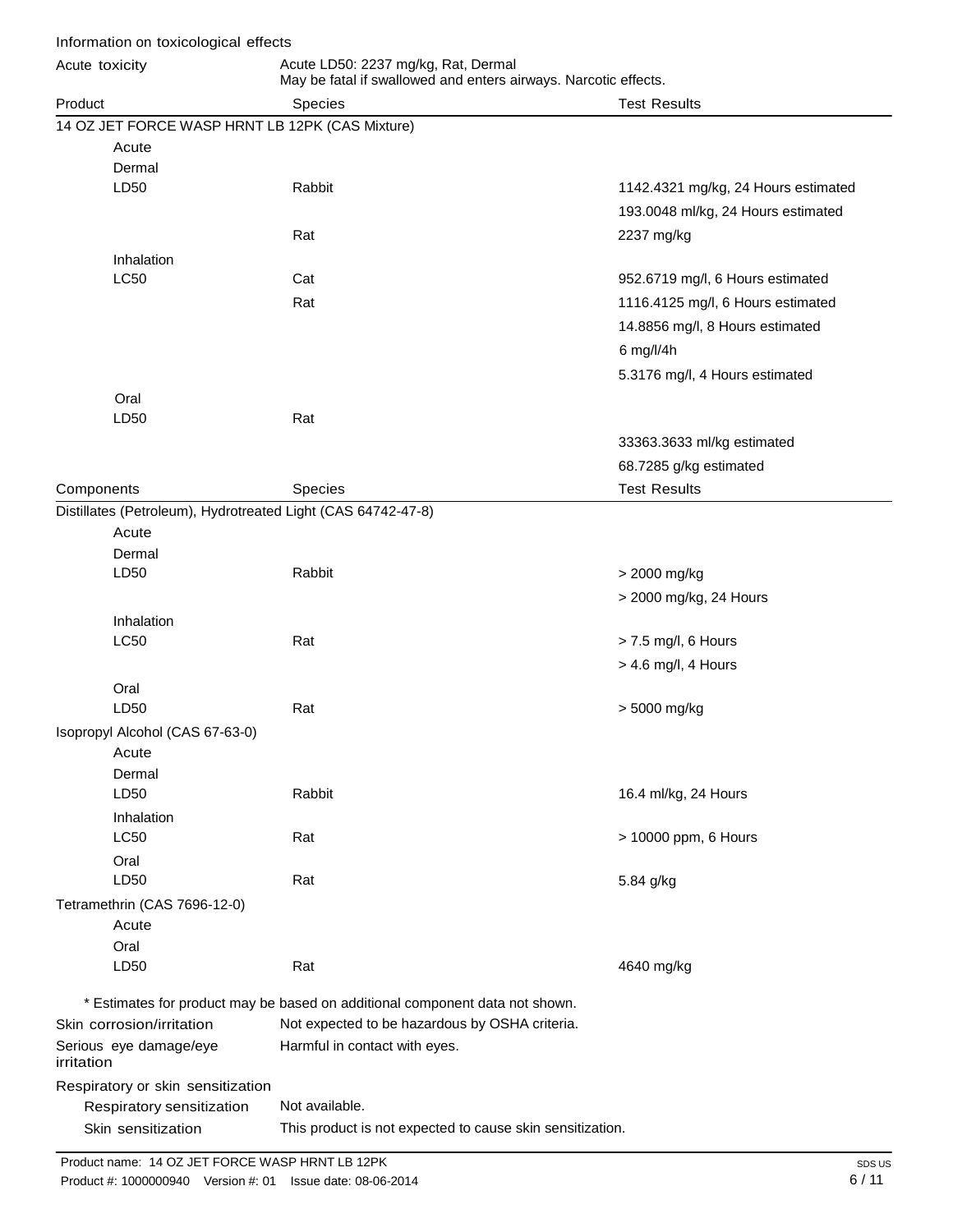| Germ cell mutagenicity                                                 | Not expected to be hazardous by OSHA criteria. Not expected to be hazardous by WHMIS criteria.                                                                                                                             |                                                                                                                                                                                                                          |                             |
|------------------------------------------------------------------------|----------------------------------------------------------------------------------------------------------------------------------------------------------------------------------------------------------------------------|--------------------------------------------------------------------------------------------------------------------------------------------------------------------------------------------------------------------------|-----------------------------|
| Carcinogenicity                                                        | Suspect cancer hazard. Not expected to be hazardous by WHMIS criteria.                                                                                                                                                     |                                                                                                                                                                                                                          |                             |
|                                                                        | OSHA Specifically Regulated Substances (29 CFR 1910.1001-1050)                                                                                                                                                             |                                                                                                                                                                                                                          |                             |
| Not listed.                                                            |                                                                                                                                                                                                                            |                                                                                                                                                                                                                          |                             |
| Reproductive toxicity                                                  | Avoid exposure to women during early pregnancy. Not expected to be hazardous by OSHA<br>criteria.                                                                                                                          |                                                                                                                                                                                                                          |                             |
| Specific target organ toxicity -<br>single exposure                    | Narcotic effects.                                                                                                                                                                                                          |                                                                                                                                                                                                                          |                             |
| Specific target organ toxicity -<br>repeated exposure                  | Not classified.                                                                                                                                                                                                            |                                                                                                                                                                                                                          |                             |
| Aspiration hazard                                                      | May be fatal if swallowed and enters airways. Not likely, due to the form of the product.                                                                                                                                  |                                                                                                                                                                                                                          |                             |
| Chronic effects                                                        | Hazardous by OSHA criteria. Prolonged inhalation may be harmful. Prolonged or repeated<br>exposure may cause lung injury. Prolonged exposure may cause chronic effects. Not expected to<br>be hazardous by WHMIS criteria. |                                                                                                                                                                                                                          |                             |
| 12. Ecological information                                             |                                                                                                                                                                                                                            |                                                                                                                                                                                                                          |                             |
| Ecotoxicity                                                            | organisms is expected.                                                                                                                                                                                                     | LC50: 48.72 mg/L, Fish, 96.00 Hours<br>IC50: 11769 mg/L, Algae, 72.00 Hours<br>EC50: 629 mg/L, Daphnia, 48.00 Hours<br>Toxic to aquatic life. Harmful to aquatic life with long lasting effects. Accumulation in aquatic |                             |
| Product                                                                |                                                                                                                                                                                                                            | <b>Species</b>                                                                                                                                                                                                           | <b>Test Results</b>         |
| 14 OZ JET FORCE WASP HRNT LB 12PK (CAS Mixture)                        |                                                                                                                                                                                                                            |                                                                                                                                                                                                                          |                             |
| Aquatic                                                                |                                                                                                                                                                                                                            |                                                                                                                                                                                                                          |                             |
| Algae                                                                  | <b>IC50</b>                                                                                                                                                                                                                | Algae                                                                                                                                                                                                                    | 11769 mg/L, 72 Hours        |
| Crustacea                                                              | <b>EC50</b>                                                                                                                                                                                                                | Daphnia                                                                                                                                                                                                                  | 629 mg/L, 48 Hours          |
| Fish                                                                   | LC50                                                                                                                                                                                                                       | Fish                                                                                                                                                                                                                     | 48.7193 mg/L, 96 Hours      |
| Components                                                             |                                                                                                                                                                                                                            | Species                                                                                                                                                                                                                  | <b>Test Results</b>         |
| Distillates (Petroleum), Hydrotreated Light (CAS 64742-47-8)           |                                                                                                                                                                                                                            |                                                                                                                                                                                                                          |                             |
| Aquatic                                                                |                                                                                                                                                                                                                            |                                                                                                                                                                                                                          |                             |
| <b>Fish</b>                                                            | <b>LC50</b>                                                                                                                                                                                                                | Rainbow trout, donaldson trout<br>(Oncorhynchus mykiss)                                                                                                                                                                  | 2.9 mg/l, 96 hours          |
| Isopropyl Alcohol (CAS 67-63-0)                                        |                                                                                                                                                                                                                            |                                                                                                                                                                                                                          |                             |
| Aquatic                                                                |                                                                                                                                                                                                                            |                                                                                                                                                                                                                          |                             |
| Algae                                                                  | IC <sub>50</sub>                                                                                                                                                                                                           | Algae                                                                                                                                                                                                                    | 1000.0001 mg/L, 72 Hours    |
| Crustacea                                                              | <b>EC50</b>                                                                                                                                                                                                                | Daphnia                                                                                                                                                                                                                  | 13299 mg/L, 48 Hours        |
| Fish                                                                   | LC50                                                                                                                                                                                                                       | Bluegill (Lepomis macrochirus)                                                                                                                                                                                           | > 1400 mg/l, 96 hours       |
| Tetramethrin (CAS 7696-12-0)                                           |                                                                                                                                                                                                                            |                                                                                                                                                                                                                          |                             |
| Aquatic                                                                |                                                                                                                                                                                                                            |                                                                                                                                                                                                                          |                             |
| <b>Fish</b>                                                            | LC50                                                                                                                                                                                                                       | Carp (Cyprinus carpio)                                                                                                                                                                                                   | 0.095 - 0.16 mg/l, 96 hours |
|                                                                        |                                                                                                                                                                                                                            | * Estimates for product may be based on additional component data not shown.                                                                                                                                             |                             |
| Persistence and degradability                                          |                                                                                                                                                                                                                            | No data is available on the degradability of this product.                                                                                                                                                               |                             |
| Bioaccumulative potential                                              | No data available.                                                                                                                                                                                                         |                                                                                                                                                                                                                          |                             |
| Partition coefficient n-octanol / water (log Kow)<br>Isopropyl Alcohol |                                                                                                                                                                                                                            | 0.05                                                                                                                                                                                                                     |                             |
| Tetramethrin                                                           |                                                                                                                                                                                                                            | 4.73                                                                                                                                                                                                                     |                             |
| Mobility in soil                                                       | No data available.                                                                                                                                                                                                         |                                                                                                                                                                                                                          |                             |
| Other adverse effects                                                  | No other adverse environmental effects (e.g. ozone depletion, photochemical ozone creation<br>potential, endocrine disruption, global warming potential) are expected from this component.                                 |                                                                                                                                                                                                                          |                             |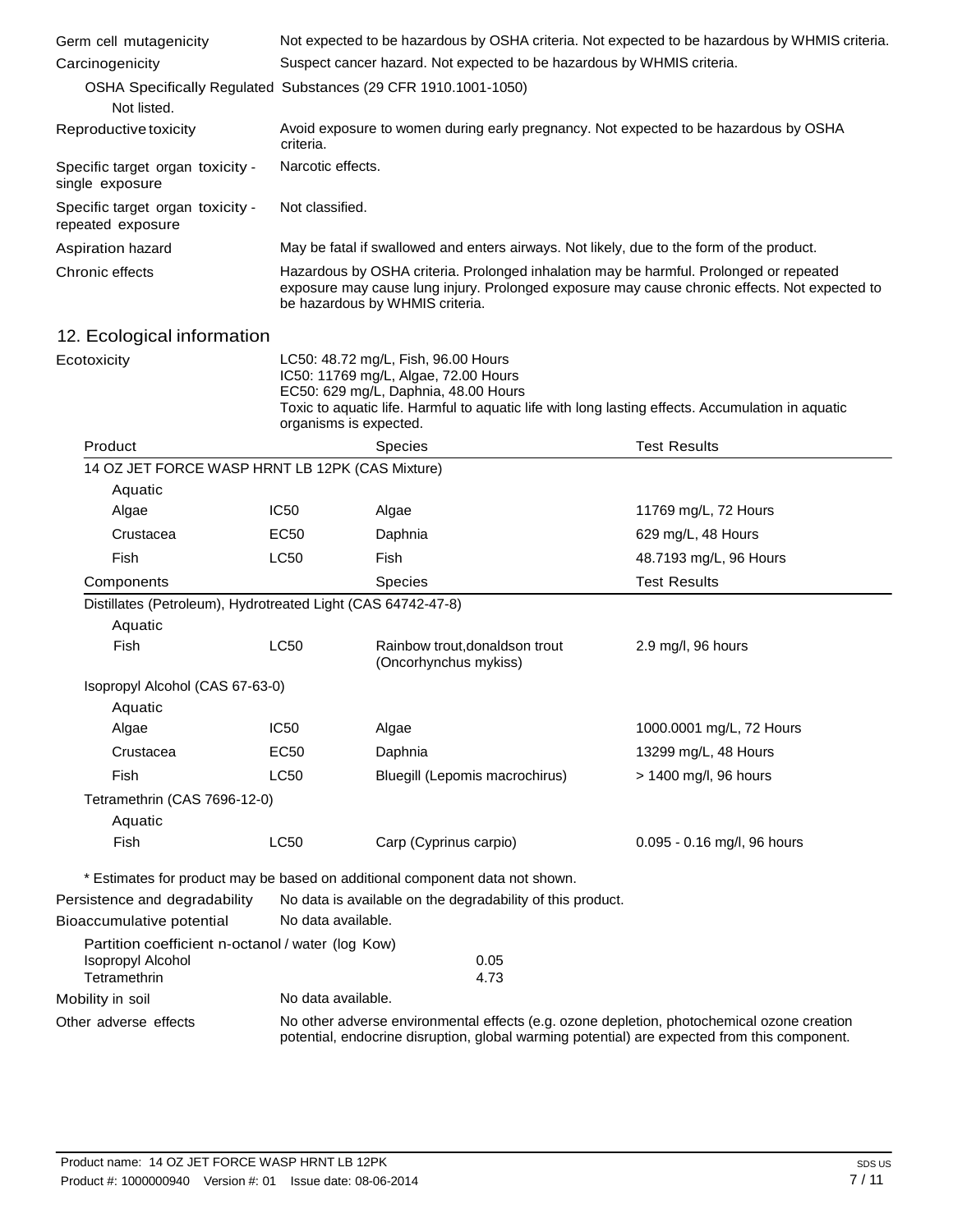## 13. Disposal considerations

| Disposal instructions                    | Consult authorities before disposal. Contents under pressure. Do not puncture, incinerate or crush.<br>This material and its container must be disposed of as hazardous waste. Must be incinerated in a<br>suitable incineration plant holding a permit delivered by the competent authorities. Do not allow<br>this material to drain into sewers/water supplies. Do not contaminate ponds, waterways or ditches<br>with chemical or used container. Dispose of contents/container in accordance with<br>local/regional/national/international regulations. |
|------------------------------------------|--------------------------------------------------------------------------------------------------------------------------------------------------------------------------------------------------------------------------------------------------------------------------------------------------------------------------------------------------------------------------------------------------------------------------------------------------------------------------------------------------------------------------------------------------------------|
| Local disposal regulations               | Dispose in accordance with all applicable regulations.                                                                                                                                                                                                                                                                                                                                                                                                                                                                                                       |
| Hazardous waste code                     | The waste code should be assigned in discussion between the user, the producer and the waste<br>disposal company.                                                                                                                                                                                                                                                                                                                                                                                                                                            |
| Waste from residues / unused<br>products | Dispose of in accordance with local regulations. Empty containers or liners may retain some<br>product residues. This material and its container must be disposed of in a safe manner (see:<br>Disposal instructions).                                                                                                                                                                                                                                                                                                                                       |
| Contaminated packaging                   | Empty containers should be taken to an approved waste handling site for recycling or disposal.<br>Since emptied containers may retain product residue, follow label warnings even after container is<br>emptied. Do not re-use empty containers.                                                                                                                                                                                                                                                                                                             |

## 14. Transport information

| <b>DOT</b> |                              |                                                                                                                                                    |
|------------|------------------------------|----------------------------------------------------------------------------------------------------------------------------------------------------|
|            | UN number                    | UN1950                                                                                                                                             |
|            | UN proper shipping name      | Aerosols, flammable                                                                                                                                |
|            | Transport hazard class(es)   |                                                                                                                                                    |
|            | <b>Class</b>                 | 2.1                                                                                                                                                |
|            | Subsidiary risk              | None                                                                                                                                               |
|            | Label(s)                     | None                                                                                                                                               |
|            | Packing group                | Not applicable.                                                                                                                                    |
|            | Special precautions for user | Read safety instructions, SDS and emergency procedures before handling. Read safety<br>instructions, SDS and emergency procedures before handling. |
|            | Special provisions           | N82                                                                                                                                                |
|            | Packaging exceptions         | 306                                                                                                                                                |
|            | Packaging non bulk           | None                                                                                                                                               |
|            | Packaging bulk               | None                                                                                                                                               |

This product meets the exception requirements of section 173.306 as a limited quantity and may be shipped as a limited quantity. Until 12/31/2020, the "Consumer Commodity - ORM-D" marking may still be used in place of the new limited quantity diamond mark for packages of UN 1950 Aerosols. Limited quantities require the limited quantity diamond mark on cartons after 12/31/20 and may be used now in place of the "Consumer Commodity ORM-D" marking and both may be displayed concurrently.

#### IATA

| UN number                       | <b>UN1950</b>                                                                                                                                      |
|---------------------------------|----------------------------------------------------------------------------------------------------------------------------------------------------|
| UN proper shipping name         | Aerosols, flammable                                                                                                                                |
| Transport hazard class(es)      |                                                                                                                                                    |
| Class                           | 2.1                                                                                                                                                |
| Subsidiary risk                 |                                                                                                                                                    |
| Label(s) Packing                | 2.1                                                                                                                                                |
| group Environmental             | Not applicable.                                                                                                                                    |
| hazards                         | No.                                                                                                                                                |
| Special precautions for user    | Read safety instructions, SDS and emergency procedures before handling. Read safety<br>instructions, SDS and emergency procedures before handling. |
| Other information               |                                                                                                                                                    |
| Passenger and cargo<br>aircraft | Forbidden.                                                                                                                                         |
| Cargo aircraft only             | Forbidden.                                                                                                                                         |
| Packaging Exceptions            | LTD QTY                                                                                                                                            |
| <b>IMDG</b>                     |                                                                                                                                                    |
| UN number                       | <b>UN1950</b>                                                                                                                                      |
| UN proper shipping name         | <b>AEROSOLS</b>                                                                                                                                    |
| Transport hazard class(es)      |                                                                                                                                                    |
| Class                           | 2.1                                                                                                                                                |
| Subsidiary risk                 |                                                                                                                                                    |
| Label(s)                        | None                                                                                                                                               |
| Packing group                   | Not applicable.                                                                                                                                    |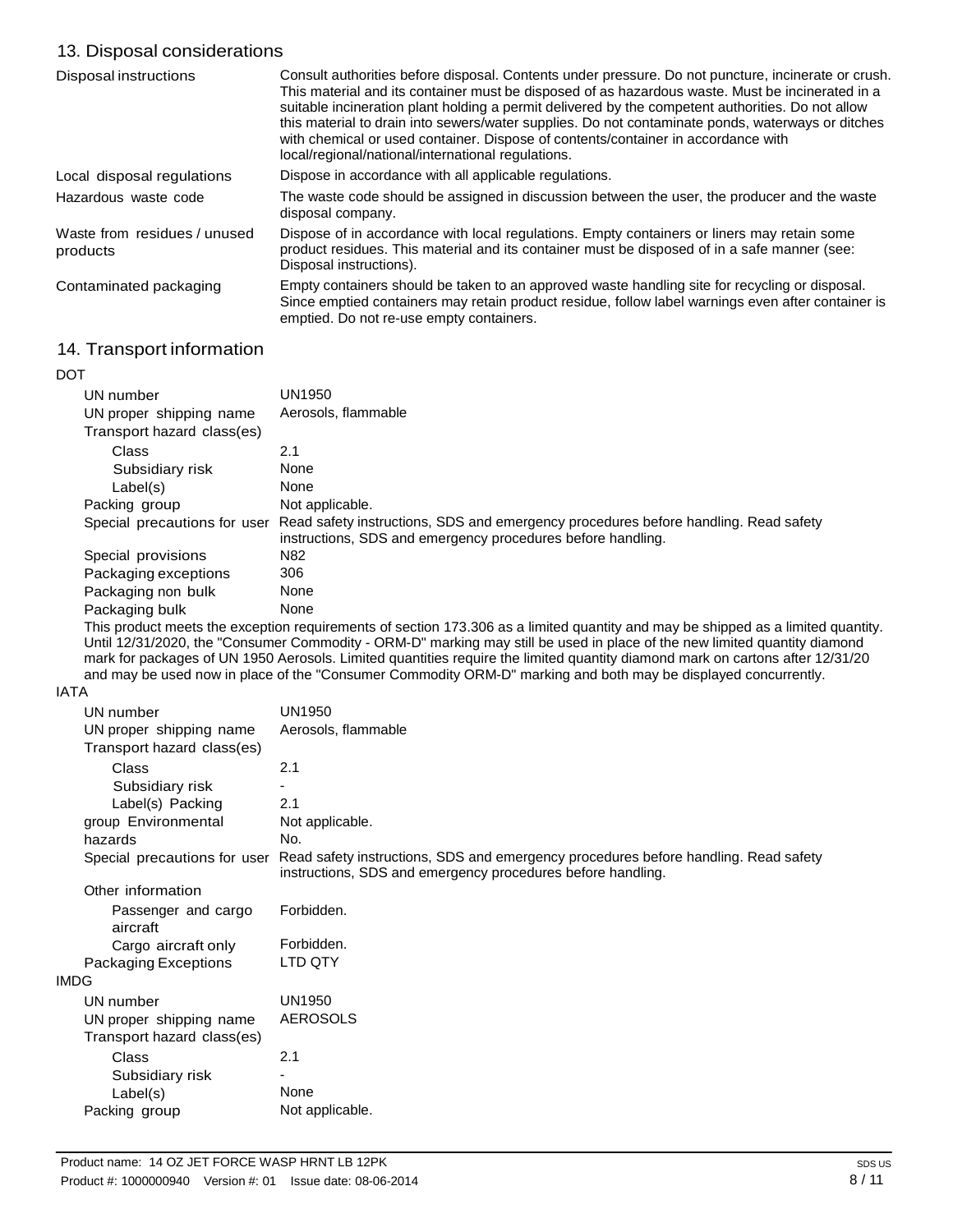Environmental hazards

Marine pollutant EmS

No. Not available. Special precautions for user Read safety instructions, SDS and emergency procedures before handling. Read safety instructions, SDS and emergency procedures before handling. LTD QTY Not applicable.

Packaging Exceptions Transport in bulk according to Annex II of MARPOL 73/78 and the IBC Code

IATA; IMDG



## 15. Regulatory information

| US federal regulations                                                                             | Standard, 29 CFR 1910.1200.<br>All components are on the U.S. EPA TSCA Inventory List.                               |                         | This product is a "Hazardous Chemical" as defined by the OSHA Hazard Communication |  |  |
|----------------------------------------------------------------------------------------------------|----------------------------------------------------------------------------------------------------------------------|-------------------------|------------------------------------------------------------------------------------|--|--|
|                                                                                                    | TSCA Section 12(b) Export Notification (40 CFR 707, Subpt. D)                                                        |                         |                                                                                    |  |  |
| Not regulated.<br>CERCLA Hazardous Substance List (40 CFR 302.4)                                   |                                                                                                                      |                         |                                                                                    |  |  |
| Not listed.<br>SARA 304 Emergency release notification                                             |                                                                                                                      |                         |                                                                                    |  |  |
| Not regulated.<br>OSHA Specifically Regulated Substances (29 CFR 1910.1001-1050)<br>Not listed.    |                                                                                                                      |                         |                                                                                    |  |  |
|                                                                                                    |                                                                                                                      |                         |                                                                                    |  |  |
| Superfund Amendments and Reauthorization Act of 1986 (SARA)<br>Hazard categories                   | Immediate Hazard - Yes<br>Delayed Hazard - No<br>Fire Hazard - Yes<br>Pressure Hazard - No<br>Reactivity Hazard - No |                         |                                                                                    |  |  |
| SARA 302 Extremely hazardous substance                                                             |                                                                                                                      |                         |                                                                                    |  |  |
| Not listed.                                                                                        |                                                                                                                      |                         |                                                                                    |  |  |
| SARA 311/312 Hazardous<br>chemical                                                                 | <b>No</b>                                                                                                            |                         |                                                                                    |  |  |
| SARA 313 (TRI reporting)<br>Chemical name                                                          |                                                                                                                      | CAS number              | % by wt.                                                                           |  |  |
| d-Phenothrin<br>Tetramethrin                                                                       |                                                                                                                      | 26002-80-2<br>7696-12-0 | $0.1 - 1$<br>$0.1 - 1$                                                             |  |  |
| Other federal regulations                                                                          |                                                                                                                      |                         |                                                                                    |  |  |
| Clean Air Act (CAA) Section 112 Hazardous Air Pollutants (HAPs) List                               |                                                                                                                      |                         |                                                                                    |  |  |
| Not regulated.<br>Clean Air Act (CAA) Section 112(r) Accidental Release Prevention (40 CFR 68.130) |                                                                                                                      |                         |                                                                                    |  |  |
| Not regulated.                                                                                     |                                                                                                                      |                         |                                                                                    |  |  |
| Safe Drinking Water Act<br>(SDWA)                                                                  | Not regulated.                                                                                                       |                         |                                                                                    |  |  |
| <b>FIFRA Information</b>                                                                           |                                                                                                                      |                         |                                                                                    |  |  |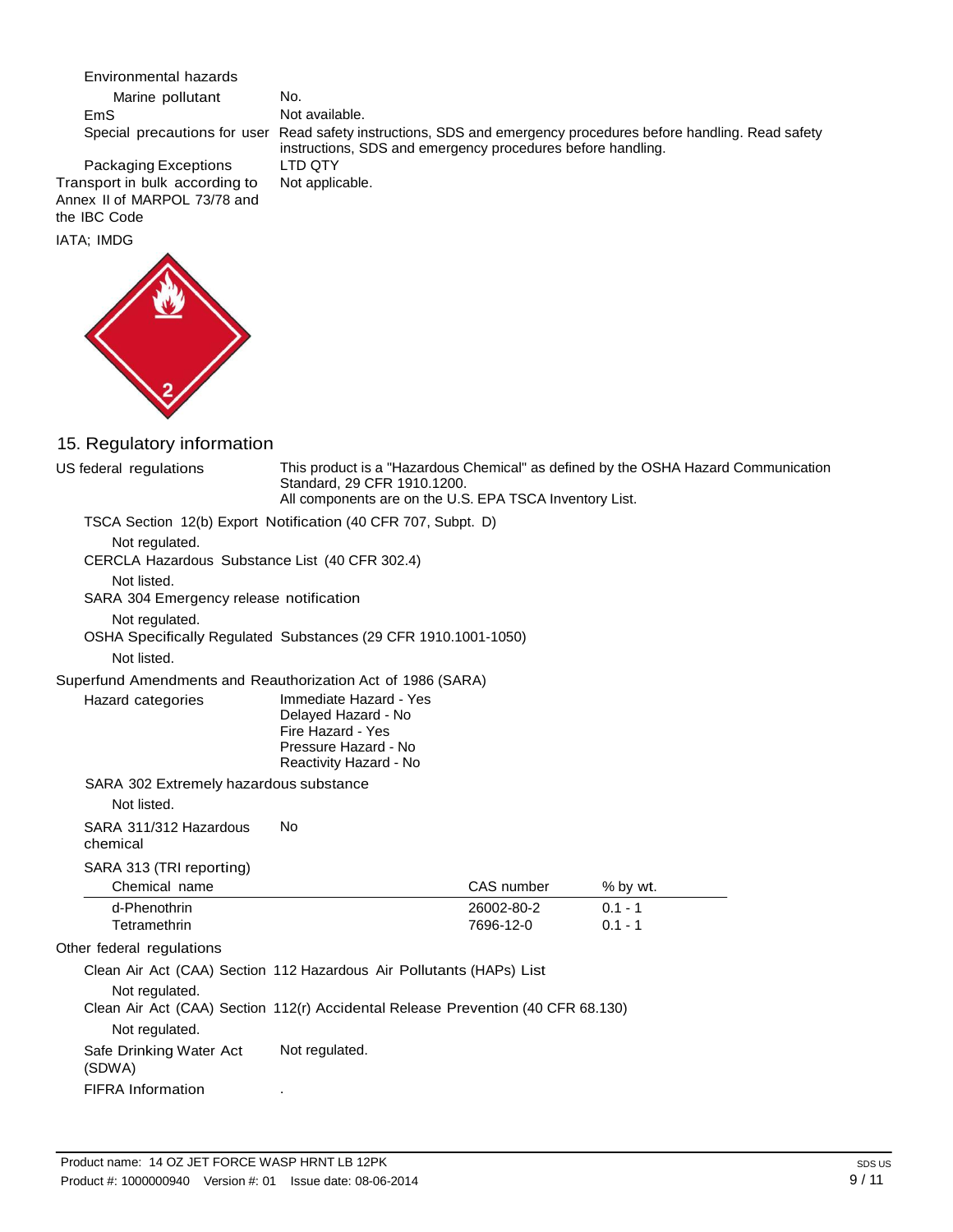Hazard statement This chemical is a pesticide product registered by the United States Environmental Protection Agency and is subject to certain labeling requirements under federal pesticide law. These requirements differ from the classification criteria and hazard information required for safety data sheets (SDS), and for workplace labels of non-pesticide chemicals. The hazard information required on the pesticide label is reproduced below. The pesticide label also includes other important information, including directions for use. CAUTION! Harmful if absorbed through skin. Moderately irritating to the eyes. US state regulations This product does not contain a chemical known to the State of California to cause cancer, birth defects or other reproductive harm. US. Massachusetts RTK - Substance List Carbon Dioxide (CAS 124-38-9) Isopropyl Alcohol (CAS 67-63-0) US. New Jersey Worker and Community Right-to-Know Act Carbon Dioxide (CAS 124-38-9) d-Phenothrin (CAS 26002-80-2) Isopropyl Alcohol (CAS 67-63-0) Tetramethrin (CAS 7696-12-0) US. Pennsylvania Worker and Community Right-to-Know Law Carbon Dioxide (CAS 124-38-9) Isopropyl Alcohol (CAS 67-63-0)

## US. Rhode Island RTK

d-Phenothrin (CAS 26002-80-2) Isopropyl Alcohol (CAS 67-63-0) Tetramethrin (CAS 7696-12-0)

#### US. California Proposition 65

California Safe Drinking Water and Toxic Enforcement Act of 1986 (Proposition 65): This material is not known to contain any chemicals currently listed as carcinogens or reproductive toxins.

#### International Inventories

| Country(s) or region        | Inventory name                                                              | On inventory (yes/no)* |
|-----------------------------|-----------------------------------------------------------------------------|------------------------|
| Australia                   | Australian Inventory of Chemical Substances (AICS)                          | Yes                    |
| Canada                      | Domestic Substances List (DSL)                                              | No                     |
| Canada                      | Non-Domestic Substances List (NDSL)                                         | <b>No</b>              |
| China                       | Inventory of Existing Chemical Substances in China (IECSC)                  | Yes                    |
| Europe                      | European Inventory of Existing Commercial Chemical<br>Substances (EINECS)   | Yes                    |
| Europe                      | European List of Notified Chemical Substances (ELINCS)                      | No                     |
| Japan                       | Inventory of Existing and New Chemical Substances (ENCS)                    | No                     |
| Korea                       | Existing Chemicals List (ECL)                                               | No                     |
| New Zealand                 | New Zealand Inventory                                                       | Yes                    |
| <b>Philippines</b>          | <b>Philippine Inventory of Chemicals and Chemical Substances</b><br>(PICCS) | No                     |
| United States & Puerto Rico | Toxic Substances Control Act (TSCA) Inventory                               | Yes                    |

\*A "Yes" indicates that all components of this product comply with the inventory requirements administered by the governing country(s) A "No" indicates that one or more components of the product are not listed or exempt from listing on the inventory administered by the governing country(s).

#### 16. Other information, including date of preparation or last revision

| Issue date | 08-06-2014 |
|------------|------------|
| Version #  | 01         |